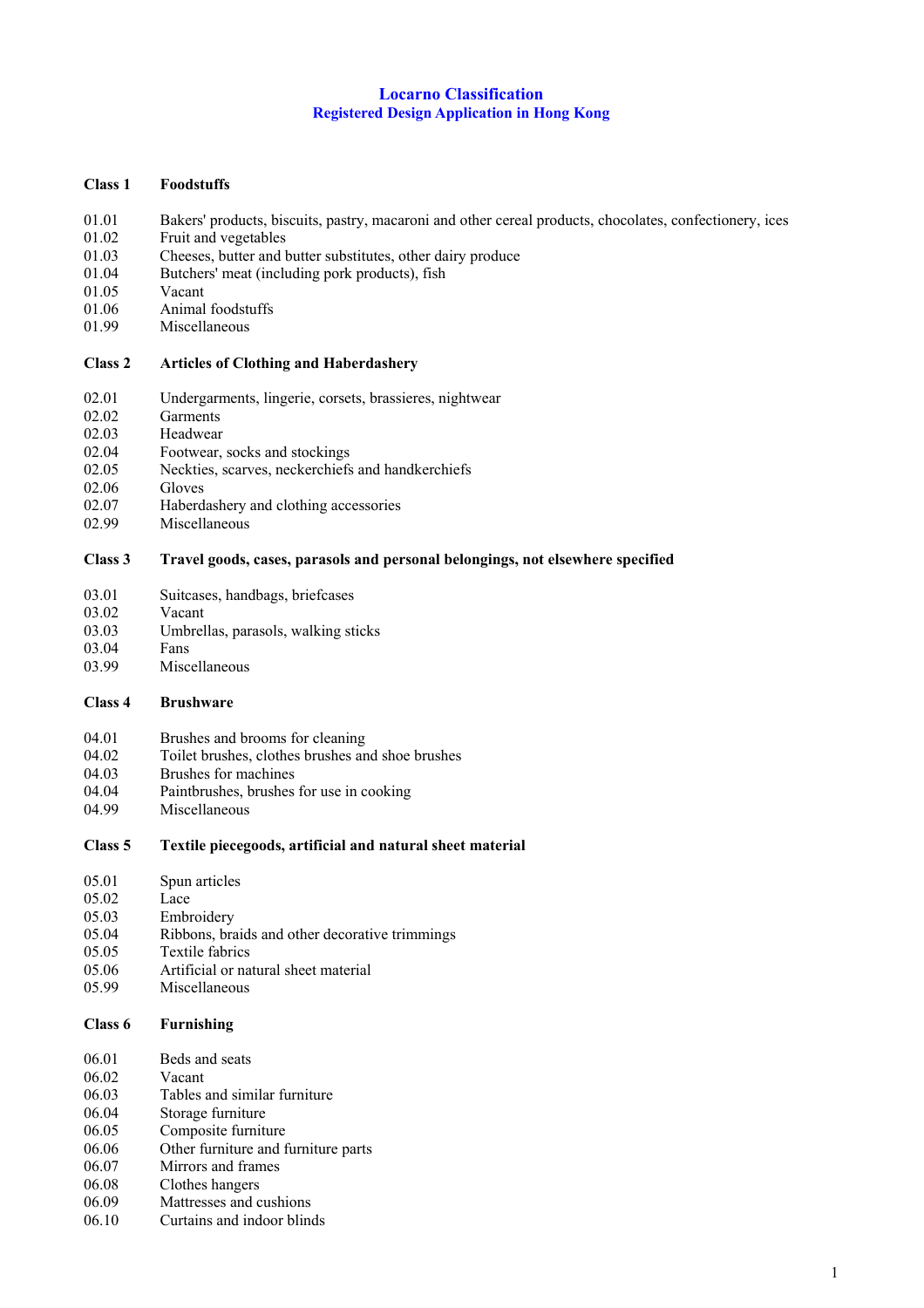- 06.11 Carpets, mats and rugs
- 06.12 Tapestries<br>06.13 Blankets a
- 06.13 Blankets and other covering materials<br>06.99 Miscellaneous
- Miscellaneous

# **Class 7 Household goods, not elsewhere specified**

- 07.01 China, glassware, dishes
- 07.02 Cooking appliances, utensils and containers
- 07.03 Table knives, forks and spoons
- 07.04 Appliances and utensils, hand manipulated
- 07.05 Flatirons and washing, cleaning and drying equipment
- 07.06 Other table utensils
- 07.07 Other household receptacles
- 07.08 Fireplace implements
- 07.99 Miscellaneous

# **Class 8 Tools and hardware**

- 08.01 Tools and implements for drilling, milling or digging
- 08.02 Hammers and other similar tools and implements
- 08.03 Cutting tools and implements
- 08.04 Screwdrivers and other similar tools and implements
- 08.05 Other tools and implements
- 08.06 Handles, knobs and hinges
- 08.07 Locking or closing devices
- 08.08 Fastening, supporting or mounting devices not included in other Classes
- 08.09 Metal fittings and mountings for doors, windows etc
- 08.10 Bicycle racks
- 08.99 Miscellaneous

# **Class 9 Packages and containers for the transport or handling of goods**

- 09.01 Bottles, flasks, pots
- 09.02 Storage cans, drums and casks
- 09.03 Boxes, cases, containers, (preserve) tins or cans
- 09.04 Hampers, crates and baskets
- 09.05 Bags, sachets, tubes and capsules
- 09.06 Ropes and hooping materials
- 09.07 Closing means and attachments
- 09.08 Pallets and platforms for forklifts
- 09.09 Refuse and trash containers and stands therefor<br>09.99 Miscellaneous
- Miscellaneous

#### **Class 10 Clocks and watches and other measuring instruments**

- 10.01 Clocks and alarm clocks
- 10.02 Watches and wrist watches
- 10.03 Other time-measuring instruments
- 10.04 Other measuring instruments, apparatus and devices
- 10.05 Instruments, apparatus and devices for checking, security or testing
- 10.06 Signalling apparatus and devices
- 10.07 Casings, dials, hands and all other parts
- 10.99 Miscellaneous

# **Class 11 Articles of adornment**

- 11.01 Jewellery
- 11.02 Trinkets, table, mantel and wall ornaments, flower vases and pots
- 11.03 Medals and badges
- 11.04 Artificial flowers, fruit and plants
- 11.05 Flags and festive decorations
- 11.99 Miscellaneous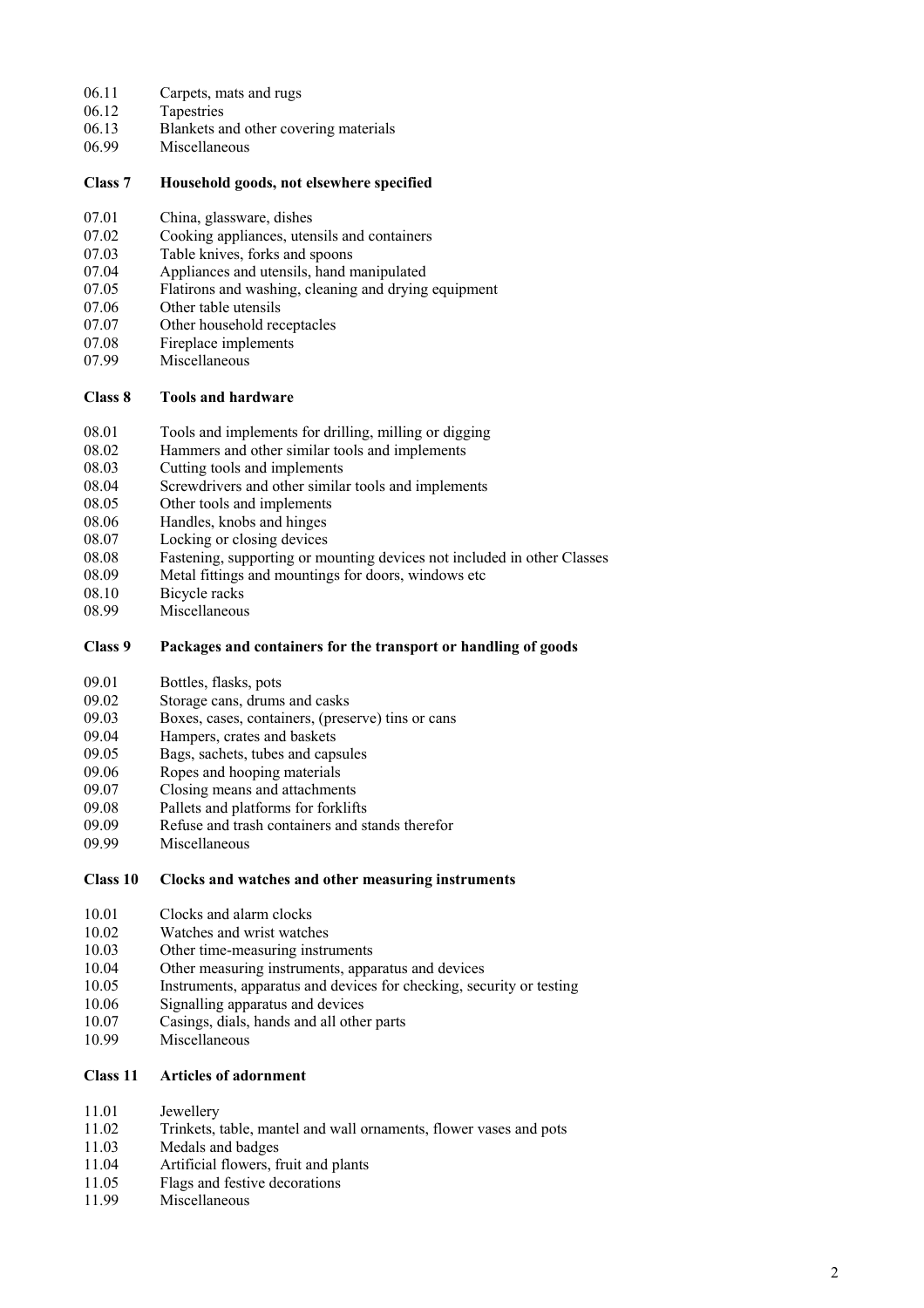# **Class 12 Means of transport or hoisting**

- 12.01 Vehicles drawn by animals<br>12.02 Handcarts, wheelbarrows
- Handcarts, wheelbarrows
- 12.03 Locomotives and rolling stock for railways and all other rail vehicles
- 12.04 Telpher carriers, chair lifts and ski lifts
- 12.05 Elevators and hoists for loading and conveying
- 12.06 Ships and boats
- 12.07 Aircraft and space vehicles
- 12.08 Motorcars, buses and lorries
- 12.09 Tractors
- 12.10 Road vehicle trailers
- 12.11 Cycles and motorcycles
- 12.12 Perambulators, invalid chairs, stretchers
- 12.13 Special purpose vehicles
- 12.14 Other vehicles
- 12.15 Tyres and anti skid chains for vehicles
- 12.16 Parts, equipment and accessories for vehicles not included in other Classes or sub Classes
- 12.99 Miscellaneous

# **Class 13 Equipment for production, distribution or transformation of electricity**

- 13.01 Generators and motors<br>13.02 Power transformers, re
- 13.02 Power transformers, rectifiers, batteries and accumulators<br>13.03 Equipment for distribution or control of electric power
- Equipment for distribution or control of electric power
- 13.99 Miscellaneous

## **Class 14 Recording, communication or information retrieval equipment**

- 14.01 Equipment for the recording or reproduction of sounds or pictures
- 14.02 Data processing equipment etc
- 14.03 Communications equipment, wireless remote controls and radio amplifiers
- 14.99 Miscellaneous

#### **Class 15 Machines not elsewhere specified**

- 15.01 Engines
- 15.02 Pumps and Compressors
- 15.03 Agricultural machinery
- 15.04 Construction machinery
- 15.05 Washing, cleaning and drying machines
- 15.06 Textile, sewing, knitting and embroidery machines including their integral parts
- 15.07 Refrigeration machinery and apparatus<br>15.08 Vacant
- 15.08 Vacant<br>15.09 Machin
- 15.09 Machine tools, abrading and founding machinery<br>15.99 Miscellaneous
- Miscellaneous

# **Class 16 Photographic, cinematographic and optical apparatus**

- 16.01 Photographic cameras and film cameras
- 16.02 Projectors and viewers
- 16.03 Photocopying apparatus and equipment
- 16.04 Developing apparatus and equipment
- 16.05 Accessories
- 16.06 Optical articles
- 16.99 Miscellaneous

# **Class 17 Musical instruments**

- 17.01 Keyboard instruments
- 17.02 Wind instruments
- 17.03 Stringed instruments
- 17.04 Percussion instruments
- 17.05 Mechanical instruments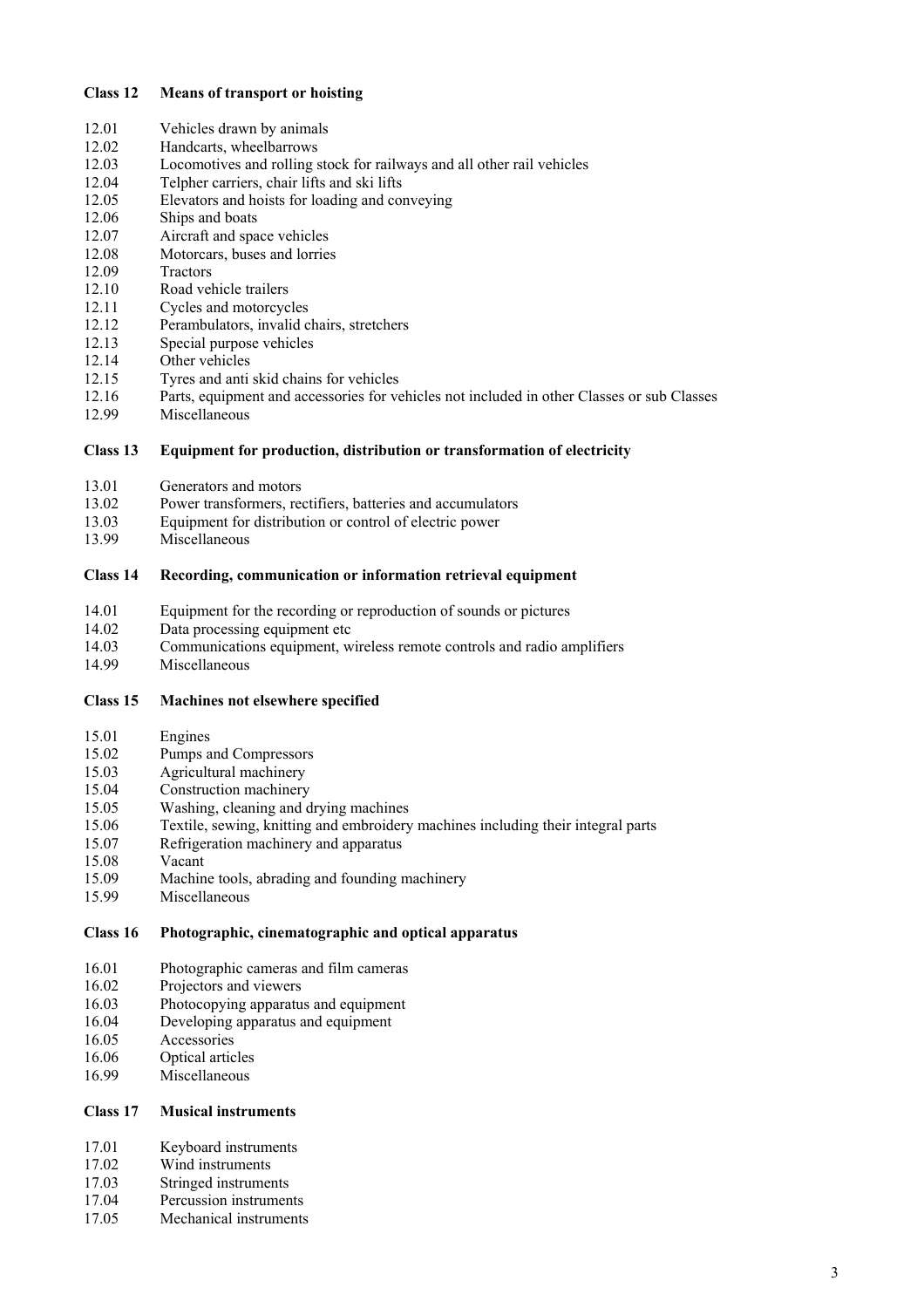# 17.99 Miscellaneous

## **Class 18 Printing and Office machinery**

- 18.01 Typewriters and calculating machines
- 18.02 Printing machines
- 18.03 Type and typefaces
- 18.04 Bookbinding machines, printers' stapling machines, guillotines and trimmers (for bookbinding)
- 18.99 Miscellaneous

## **Class 19 Stationery and office equipment, artists' and teaching materials**

- 19.01 Writing paper, cards for correspondence and announcements
- 19.02 Office equipment
- 19.03 Calendars
- 19.04 Books and other objects of similar outward appearance
- 19.05 Vacant
- 19.06 Materials and instruments for writing by hand, for drawing, for painting, for sculpture, for engraving and for other artistic techniques
- 19.07 Teaching materials
- 19.08 Other printed matter
- 19.99 Miscellaneous

# **Class 20 Sales and advertising equipment, signs**

- 20.01 Automatic vending machines
- 20.02 Display and sales equipment
- 20.03 Signs, signboards and advertising devices
- 20.99 Miscellaneous

# **Class 21 Games, toys, tents and sports goods**

- 21.01 Games and toys
- 21.02 Gymnastics and sports apparatus and equipment
- 21.03 Other amusement and entertainment articles
- 21.04 Tents and accessories thereof
- 21.99 Miscellaneous

# **Class 22 Arms, pyrotechnic articles, articles for hunting, fishing and pest killing**

- 22.01 Projectile weapons
- 22.02 Other weapons
- 22.03 Ammunition, rockets and pyrotechnic articles
- 22.04 Targets and accessories
- 22.05 Hunting and fishing equipment
- 22.06 Traps, articles for pest killing
- 22.99 Miscellaneous

# **Class 23 Fluid distribution equipment, sanitary, heating, ventilation and air-conditioning equipment, solid fuel**

- 23.01 Fluid distribution equipment
- 23.02 Sanitary appliances
- 23.03 Heating equipment
- 23.04 Ventilation and air conditioning equipment
- 23.05 Solid fuel
- 23.99 Miscellaneous

# **Class 24 Medical and laboratory equipment**

- 24.01 Apparatus and equipment for doctors, hospitals and laboratories
- 24.02 Medical instruments, instruments and tools for laboratory use
- 24.03 Prosthetic articles
- 24.04 Materials for dressing wounds, nursing and medical care
- 24.99 Miscellaneous